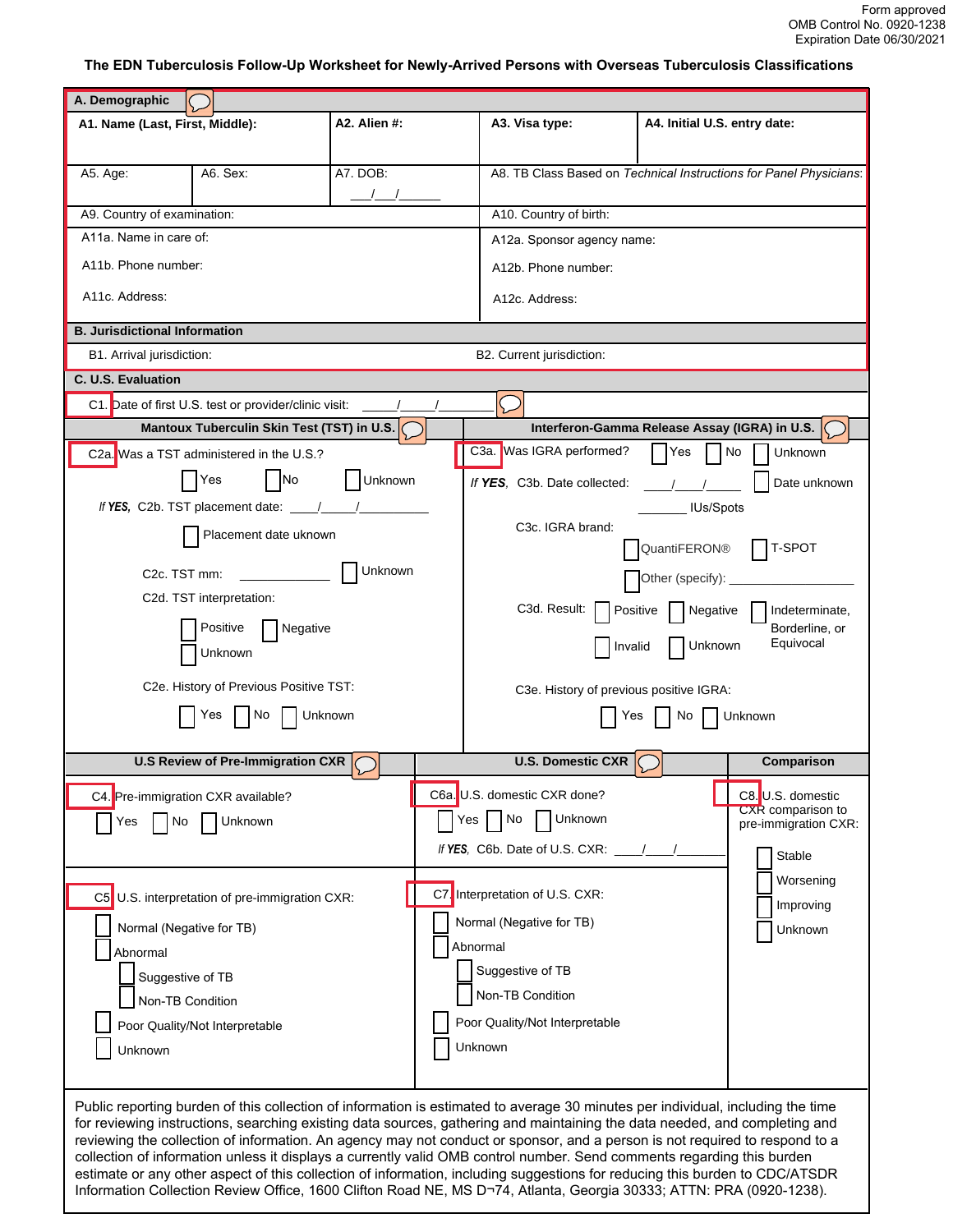## **The EDN Tuberculosis Follow-Up Worksheet for Newly-Arrived Persons with Overseas Tuberculosis Classifications**

|                                                                                   | Alien #                                                                                                                                                                                                                        |                                                                            |                                                                                                                                                                                                                                     |                                      |                             |                                                                                           |                                                            |  |  |
|-----------------------------------------------------------------------------------|--------------------------------------------------------------------------------------------------------------------------------------------------------------------------------------------------------------------------------|----------------------------------------------------------------------------|-------------------------------------------------------------------------------------------------------------------------------------------------------------------------------------------------------------------------------------|--------------------------------------|-----------------------------|-------------------------------------------------------------------------------------------|------------------------------------------------------------|--|--|
|                                                                                   | U.S. Review of Pre-Immigration Treatment                                                                                                                                                                                       |                                                                            |                                                                                                                                                                                                                                     |                                      |                             |                                                                                           |                                                            |  |  |
|                                                                                   | C9a. Completed treatment pre-immigration?                                                                                                                                                                                      |                                                                            | Yes                                                                                                                                                                                                                                 | No                                   |                             | C10a. Arrived to the U.S. on treatment?                                                   |                                                            |  |  |
|                                                                                   |                                                                                                                                                                                                                                |                                                                            | Unknown                                                                                                                                                                                                                             |                                      | No<br>Yes                   |                                                                                           |                                                            |  |  |
|                                                                                   |                                                                                                                                                                                                                                |                                                                            | If YES, C9b.     Treated for TB disease     Treated for LTBI                                                                                                                                                                        |                                      | Unknown                     |                                                                                           |                                                            |  |  |
|                                                                                   |                                                                                                                                                                                                                                |                                                                            | Treated, but unknown if TB disease or LTBI                                                                                                                                                                                          |                                      |                             |                                                                                           | If YES, C10b.   Treated for TB disease   Treated for LTBI  |  |  |
|                                                                                   | If Treated for TB disease.                                                                                                                                                                                                     |                                                                            |                                                                                                                                                                                                                                     |                                      |                             |                                                                                           |                                                            |  |  |
|                                                                                   |                                                                                                                                                                                                                                |                                                                            | Treatment completed prior to panel physician examination                                                                                                                                                                            |                                      |                             |                                                                                           | C10c. Start date: \[mathbb{sart date unknown               |  |  |
|                                                                                   |                                                                                                                                                                                                                                |                                                                            | Treatment completed after panel physician diagnosis (DS 3030)                                                                                                                                                                       |                                      |                             |                                                                                           |                                                            |  |  |
|                                                                                   |                                                                                                                                                                                                                                | At designated DOT site                                                     |                                                                                                                                                                                                                                     |                                      |                             | C11a: Pre-Immigration treatment concerns?                                                 |                                                            |  |  |
|                                                                                   |                                                                                                                                                                                                                                | At non-designated DOT site                                                 |                                                                                                                                                                                                                                     |                                      | Yes                         | No                                                                                        |                                                            |  |  |
|                                                                                   |                                                                                                                                                                                                                                |                                                                            | Other, specify: <u>contained</u> and the contact of the contact of the contact of the contact of the contact of the contact of the contact of the contact of the contact of the contact of the contact of the contact of the contac |                                      |                             | If YES, C11b. Select all that apply:                                                      |                                                            |  |  |
| C9c. Treatment start date: $\frac{1}{\sqrt{1-\frac{1}{2}}}$<br>Start date unknown |                                                                                                                                                                                                                                |                                                                            |                                                                                                                                                                                                                                     |                                      |                             | Treatment duration too short                                                              |                                                            |  |  |
| C9d. Treatment end date: __/__/___<br>End date unknown                            |                                                                                                                                                                                                                                |                                                                            |                                                                                                                                                                                                                                     |                                      | Incorrect treatment regimen |                                                                                           |                                                            |  |  |
| C9e. Report of treatment administered prior to panel physician                    |                                                                                                                                                                                                                                |                                                                            |                                                                                                                                                                                                                                     | Inadequate information provided      |                             |                                                                                           |                                                            |  |  |
|                                                                                   | examination:                                                                                                                                                                                                                   |                                                                            |                                                                                                                                                                                                                                     |                                      |                             | Lack of adequate diagnostics                                                              |                                                            |  |  |
|                                                                                   |                                                                                                                                                                                                                                |                                                                            | Treatment documented on overseas medical history form (DS 3026)                                                                                                                                                                     |                                      |                             | Unknown DOT/adherence status                                                              |                                                            |  |  |
|                                                                                   | examination                                                                                                                                                                                                                    |                                                                            | Documented on DS forms & patient reported at panel physician                                                                                                                                                                        |                                      |                             | Other, please specify: ____________                                                       |                                                            |  |  |
|                                                                                   |                                                                                                                                                                                                                                | After U.S. arrival only, patient verbally reported<br>treatment completion |                                                                                                                                                                                                                                     |                                      |                             |                                                                                           |                                                            |  |  |
|                                                                                   | Unknown                                                                                                                                                                                                                        |                                                                            |                                                                                                                                                                                                                                     |                                      |                             |                                                                                           |                                                            |  |  |
|                                                                                   |                                                                                                                                                                                                                                |                                                                            | C9f. Standard TB treatment regimen was administered?                                                                                                                                                                                |                                      |                             |                                                                                           |                                                            |  |  |
|                                                                                   | No<br>Yes                                                                                                                                                                                                                      | Unable to verify                                                           |                                                                                                                                                                                                                                     |                                      |                             |                                                                                           |                                                            |  |  |
|                                                                                   |                                                                                                                                                                                                                                |                                                                            |                                                                                                                                                                                                                                     |                                      |                             |                                                                                           |                                                            |  |  |
|                                                                                   | C12. U.S. Microscopy/Bacteriology*                                                                                                                                                                                             |                                                                            | Sputa collected in U.S.?                                                                                                                                                                                                            | Yes                                  | No                          |                                                                                           | *Covers all results regardless of sputa collection method. |  |  |
| #                                                                                 | Date Collected                                                                                                                                                                                                                 | <b>AFB Smear</b>                                                           |                                                                                                                                                                                                                                     |                                      | Sputum Culture              |                                                                                           | <b>Drug Susceptibility Testing</b>                         |  |  |
|                                                                                   |                                                                                                                                                                                                                                | Positive                                                                   | Negative                                                                                                                                                                                                                            | <b>NTM</b>                           | <b>MTB Complex</b>          | MDR-TB                                                                                    | Mono-RIF                                                   |  |  |
| 1                                                                                 |                                                                                                                                                                                                                                | Not Done                                                                   | Unknown                                                                                                                                                                                                                             | Contaminated                         | Negative                    | Mono-INH                                                                                  | Other DR                                                   |  |  |
|                                                                                   |                                                                                                                                                                                                                                |                                                                            |                                                                                                                                                                                                                                     | Not Done                             | Unknown                     | No DR                                                                                     | Not Done                                                   |  |  |
|                                                                                   |                                                                                                                                                                                                                                | Positive                                                                   | Negative                                                                                                                                                                                                                            | NTM                                  | <b>MTB Complex</b>          | MDR-TB                                                                                    | Mono-RIF                                                   |  |  |
| 2                                                                                 |                                                                                                                                                                                                                                | Not Done                                                                   | Unknown                                                                                                                                                                                                                             | Contaminated                         | Negative                    | Mono-INH                                                                                  | Other DR                                                   |  |  |
|                                                                                   |                                                                                                                                                                                                                                |                                                                            |                                                                                                                                                                                                                                     | Not Done                             | Unknown                     | No DR                                                                                     | Not Done                                                   |  |  |
|                                                                                   |                                                                                                                                                                                                                                | Positive                                                                   | Negative                                                                                                                                                                                                                            | <b>NTM</b>                           | <b>MTB Complex</b>          | MDR-TB                                                                                    | Mono-RIF                                                   |  |  |
| 3                                                                                 |                                                                                                                                                                                                                                | Not Done                                                                   | Unknown                                                                                                                                                                                                                             | Contaminated                         | Negative                    | Mono-INH                                                                                  | Other DR                                                   |  |  |
|                                                                                   |                                                                                                                                                                                                                                |                                                                            |                                                                                                                                                                                                                                     | Not Done                             | Unknown                     | No DR                                                                                     | Not Done                                                   |  |  |
|                                                                                   | D. Evaluation Disposition in U.S.                                                                                                                                                                                              |                                                                            |                                                                                                                                                                                                                                     |                                      |                             |                                                                                           |                                                            |  |  |
|                                                                                   | D1a. Evaluation disposition date in U.S.: \[\squire{\infty_{\rigma_{\rigma_{\rigma_{\rigma_{\rigma_{\rigma_{\rigma_{\rigma_{\rigma_{\rigma_{\rigma_{\rigma_{\rigma_{\rigma_{\rigma_{\rigma_{\rigma_{\rigma_{\rigma_{\rigma_{\r |                                                                            |                                                                                                                                                                                                                                     |                                      |                             | D1b. State/jurisdiction of evaluation disposition in U.S.:                                |                                                            |  |  |
|                                                                                   | D2a. Evaluation disposition in U.S.:                                                                                                                                                                                           |                                                                            |                                                                                                                                                                                                                                     |                                      |                             |                                                                                           |                                                            |  |  |
|                                                                                   | Completed evaluation                                                                                                                                                                                                           |                                                                            |                                                                                                                                                                                                                                     | Initiated Evaluation / Not completed |                             | Did not initate evaluation                                                                |                                                            |  |  |
|                                                                                   | was treatment recommended?                                                                                                                                                                                                     | D <sub>2</sub> b. If evaluation was completed,                             |                                                                                                                                                                                                                                     |                                      |                             | D2c. If evaluation was NOT completed, why not? Select all that apply.                     |                                                            |  |  |
|                                                                                   | Yes                                                                                                                                                                                                                            | $\overline{\phantom{a}}$ No                                                | Not Located                                                                                                                                                                                                                         |                                      |                             | Moved within U.S., transferred to:                                                        | State/jurisdiction                                         |  |  |
|                                                                                   | LTBI                                                                                                                                                                                                                           |                                                                            |                                                                                                                                                                                                                                     | Lost to Follow-Up                    | Moved outside U.S.          |                                                                                           |                                                            |  |  |
|                                                                                   | Active TB                                                                                                                                                                                                                      |                                                                            |                                                                                                                                                                                                                                     | <b>Refused Evaluation</b>            | Died                        |                                                                                           |                                                            |  |  |
|                                                                                   |                                                                                                                                                                                                                                |                                                                            | Unknown                                                                                                                                                                                                                             |                                      |                             |                                                                                           |                                                            |  |  |
|                                                                                   | D3. Diagnosis                                                                                                                                                                                                                  |                                                                            |                                                                                                                                                                                                                                     |                                      |                             | Class 0 - No TB exposure, not infected or Class 1 - TB exposure, no evidence of infection |                                                            |  |  |
|                                                                                   |                                                                                                                                                                                                                                |                                                                            | Class 2 - TB infection, no disease                                                                                                                                                                                                  |                                      |                             | Class 3 - TB, TB disease                                                                  |                                                            |  |  |
|                                                                                   |                                                                                                                                                                                                                                |                                                                            | Class 4 - TB, inactive disease                                                                                                                                                                                                      |                                      |                             | Pulmonary   Extra-pulmonary   Both sites                                                  |                                                            |  |  |
|                                                                                   |                                                                                                                                                                                                                                |                                                                            |                                                                                                                                                                                                                                     |                                      |                             |                                                                                           |                                                            |  |  |